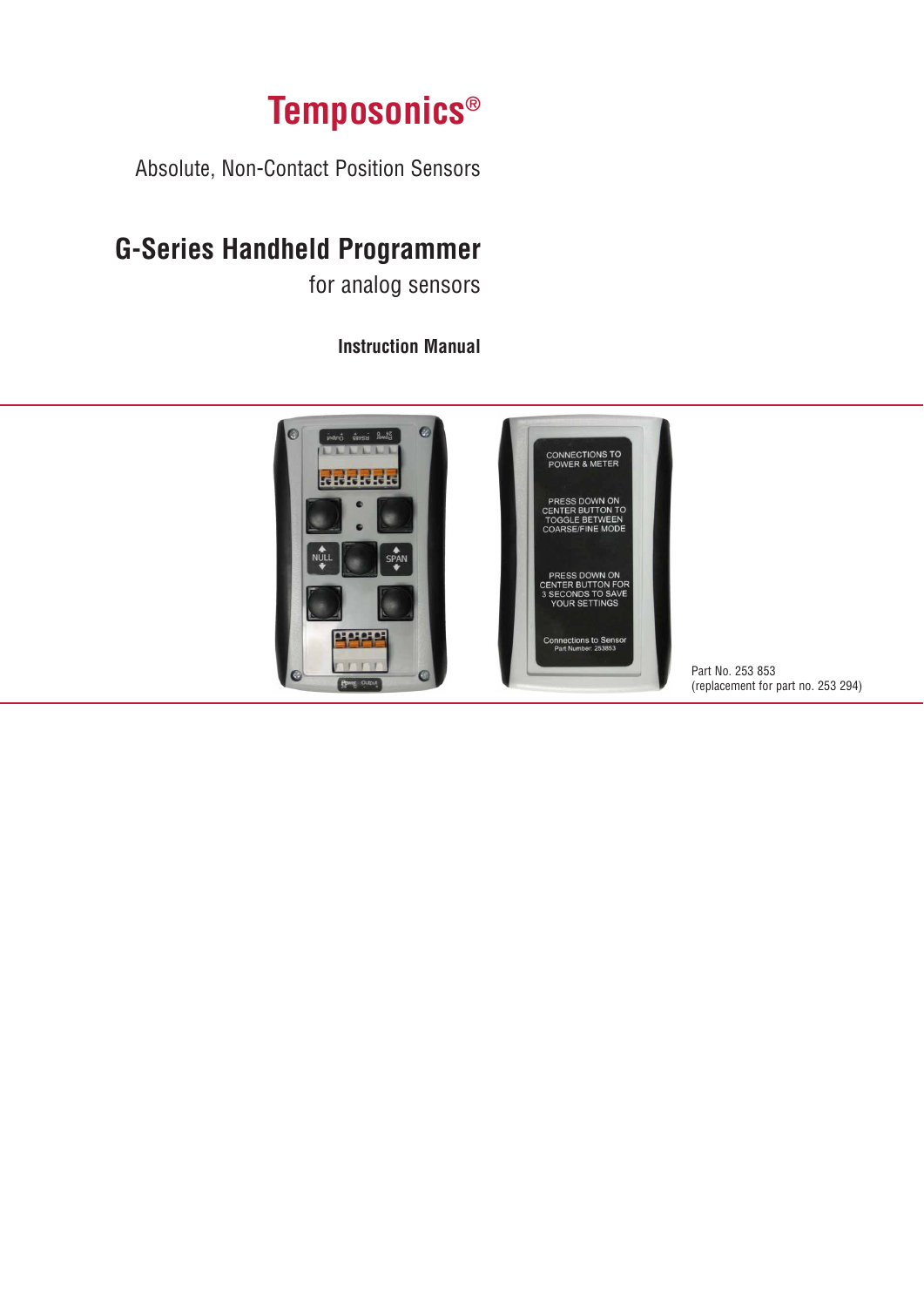*Handheld Programmer*

#### **Operating the G-Series analogue handheld programmer**

The G-Series Analogue Output Sensor utilizes one position magnet to provide a linear position output over the sensor's active stroke length. The output values for the beginning of stroke, '**Setpoint 1**', and the end of stroke, '**Setpoint 2**', can be programmed for anywhere along the active stroke length by using the G-Series Analog Handheld Programmer.



Standard factory settings place '**Setpoint 1**' (Null) and '**Setpoint 2**' (Span) at the limits of the sensor's active stroke range. For example, a sensor ordered with a 4 to 20 mA output, will be factory set to give a 4 mA output at the null ''**Setpoint 1**' and a 20 mA output at the span '**Setpoint 2**'.

'**Setpoint 1**' and '**Setpoint 2**' can be re-positioned for the actual measuring range needed anywhere within the active stroke length. These adjustments are easily done, even when the sensor is not directly accessible, by connecting the G-Series Analog Handheld Programmer to the sensor's integral cable or extension cable.

Please observe the following operation guidelines when using the G-Series analog handheld programmer:

- **1.** The cable length from the analog sensor to the handheld programmer must not exceed 45 meters.
- **2.** A minimum of 50 mm is required between '**Setpoint 1**' and '**2**'.
- **3.** The handheld programmer cannot be used for changing the output polarity for switching between forward-acting and reverse-acting output ranges.
- **4.** Refer to '**Notes**' on page 2 for additional information.

The G-Series sensor has (Green & Red) integrated LEDs that indicate sensor status, error diagnostics, and programming modes. The various LED codes are also displayed on the G-Series Analog Handheld Programmer when connected to the sensor. When the programmer is connected and the power is applied, the sensor will enter serial programming mode.

| Green           | <b>Red</b>     | <b>Diagnostic Description</b>    |
|-----------------|----------------|----------------------------------|
| 0FF             | 0FF            | No power to sensor               |
| 0FF             | 0 <sub>N</sub> | Self-diagnostic error            |
| 0FF             | Flashing       | IR programming mode              |
|                 |                |                                  |
| <b>ON</b>       | 0FF            | <b>Normal sensor function</b>    |
| 0 <sub>N</sub>  | 0 <sub>N</sub> | Magnet not detected              |
| 0 <sub>N</sub>  | Flashing       | Missing (external) interrogation |
|                 |                |                                  |
| <b>Flashing</b> | 0FF            | Serial programming mode          |
| <b>Flashing</b> | 0N             | Magnet signal weak               |
| <b>Flashing</b> | Flashing       | Power out of range (high or low) |
|                 |                |                                  |

When the sensor is in programming mode (Green **Flashing**, Red **OFF**), LEDs on the programmer will indicate the sensor's functional status. The programmer uses the same status codes as the G-Series sensor except for displaying the programming mode. To successfully reprogram the sensor's setpoints, the programmer must indicate no sensor errors by displaying (Green **ON**, Red **OFF**).



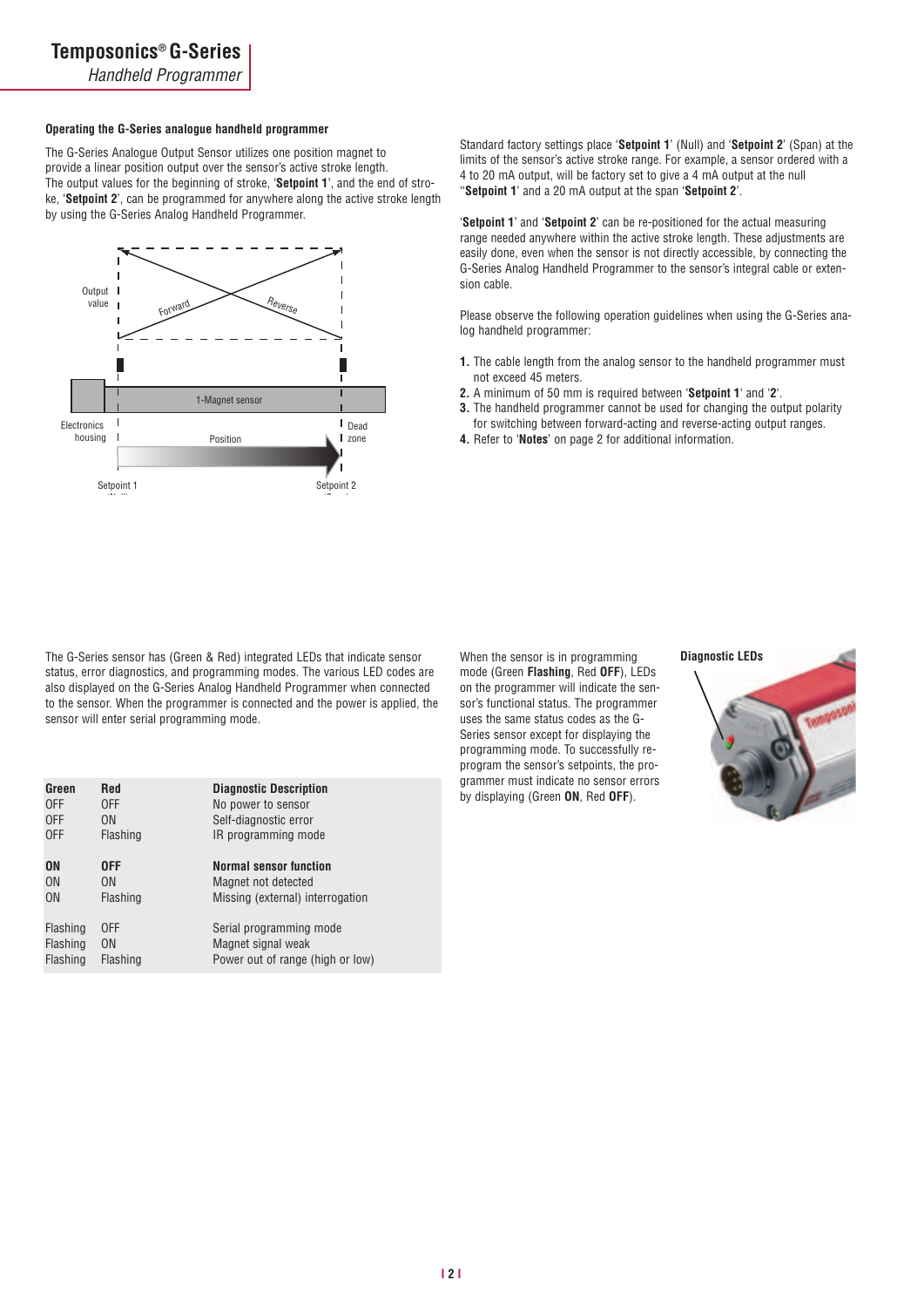*Handheld Programmer*

#### **To adjust your programmer settings, perform the following steps:**

- **1.** Connect the programmer to the sensor's 6 wires (using an integral cable or extension cable). The 4 connections at the bottom of the programmer are for the 24 Vdc power supply and a multimeter. Switch on the power supply. The sensor will enter serial programming mode, then the sensor's LEDs will display Green **Flashing**, Red **OFF**. The LEDs on the handheld programmer must display Green **ON**, Red **OFF** to continue programming successfully.
- **2.** Move the position magnet to the appropriate '**Setpoint 1**' position. Do not allow the magnet to move until step 4. Use '**Null**' up or '**Null**' down buttons to increase or decrease the output shown on the multimeter, (press and hold the button for at least a half second).
- **3.** The increments by which the value is adjusted can be changed from coarse to fine by pressing the programmers' center button. Coarse mode adjust yields output changes equivalent to 3 - 5 mm steps. Fine mode adjust yields output changes equivalent to 0.35 mm steps for '**Null**' adjustments and 0.7 mm steps for '**Span**' adjustments.
- **4.** Move the position magnet to the **Setpoint 2** position. Do not allow the magnet to move until step 5, Use '**Span**' Up or '**Span**' Down buttons to increase or decrease the output shown on the multimeter. To fine-tune the adjustment, repeat steps 2 and 4. Use the fine mode adjusment feature if necessary. When both '**Setpoint 1**' and '**Setpoint 2**' have the appropriate output values, continue to step 5.
- **5.** After all changes are made, press and hold the programmer's center button for 3 seconds. The programmer will confirm that new settings have been saved by briefly flashing both the Green and Red LEDs. The programmer's LEDs will then change to indicate normal sensor functionality (Green **ON,** Red **OFF**).



| Cable          | <b>Function</b> |
|----------------|-----------------|
| pink           | Ausgang -       |
| grau           | Ausgang +       |
| gelb           | $RS-485 +$      |
| grün           | RS-485 -        |
| weiß           | Strom 0         |
| rot oder braun | Strom 24        |

#### **Notes**

- G-Series Analogue sensor outputs are adjustable over the entire active stroke length. The minimum adjustment increment is 0.35 mm, and the minimum spacing between **Setpoint 1** and **Setpoint 2** is 50 mm.
- Changing the output polarity for switching between forward-acting and reverse-acting outputs should not be attempted with the Handheld Programmer. Instead, use the G-Series PC Setup Software to program the sensor for a different output range. Due to the G-Series method of procesing, (unlike the R-Series Analogue sensor), changing the output polarity by only adjusting the setpoint values will limit the output range or add unnecessary cycle time.
- If the sensor had been previously re-programmed to significantly reduce the distance between setpoints, then it may be necessary to make only small changes when re-programming the sensor again. Since the output values are limited in range, it may be necessary to increase the stroke distance by performing multiple programming cycles. To increase the distance between the setpoints again, use small changes for the new locations of **Setpoint 1** and/or **Setpoint 2**. Perform the steps 2 through 5 to save the new settings. Repeat the whole procedure, as needed, to get additional distance between setpoints.